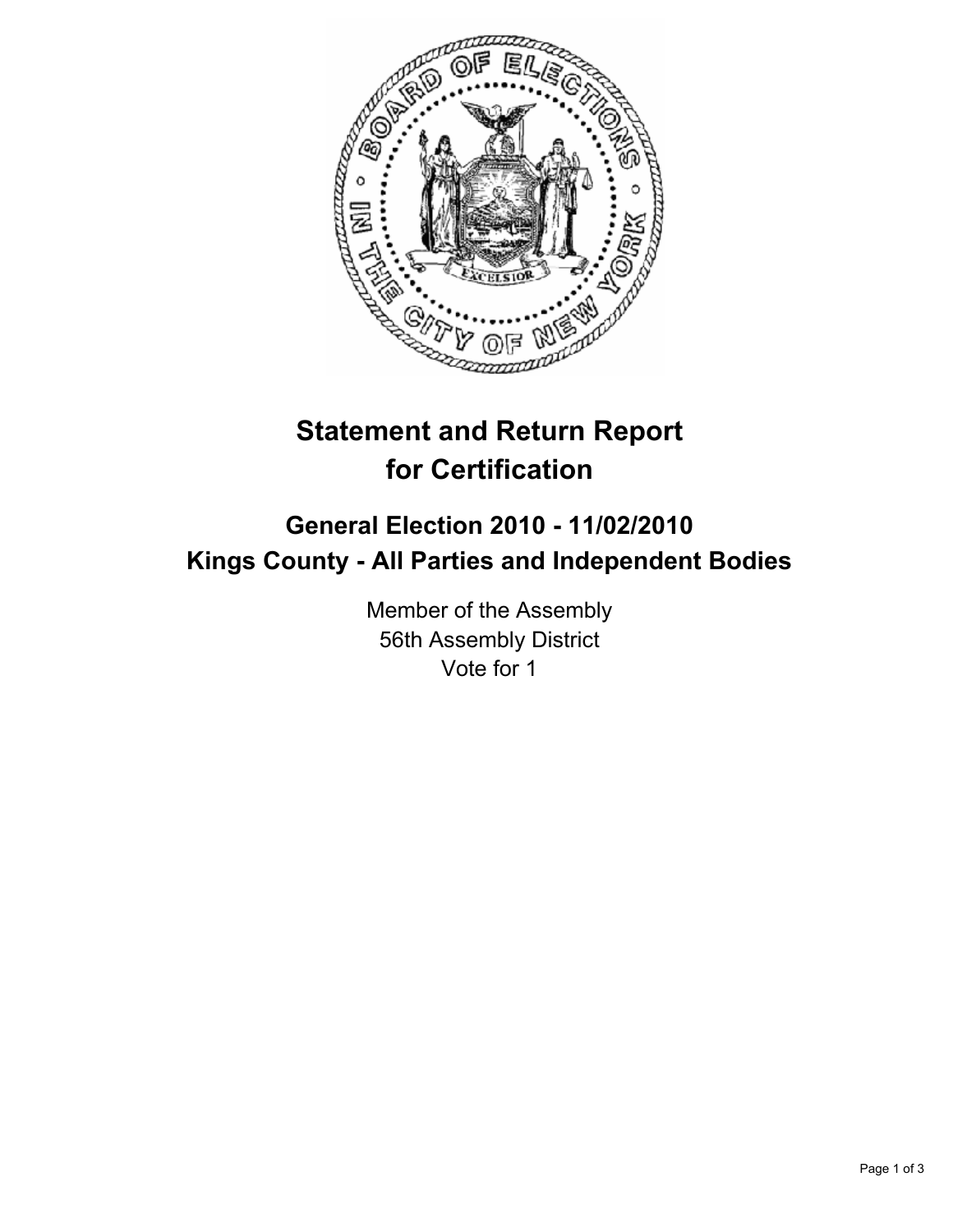

### **Assembly District 56**

| PUBLIC COUNTER                         | 19,936 |
|----------------------------------------|--------|
| <b>EMERGENCY</b>                       | 0      |
| ABSENTEE/MILITARY                      | 255    |
| AFFIDAVIT                              | 571    |
| <b>Total Ballots</b>                   | 20,782 |
| ANNETTE M ROBINSON (DEMOCRATIC)        | 17,705 |
| <b>GARNSEY LEE ALSTON (REPUBLICAN)</b> | 425    |
| ALTON MADDOX (WRITE-IN)                | 3      |
| MELISSA MARK VIVERITO (WRITE-IN)       | 1      |
| MENDEL RAIPORT (WRITE-IN)              |        |
| RACHELLE RAHME (WRITE-IN)              | 1      |
| SAMANTHA WILSON (WRITE-IN)             |        |
| <b>Total Votes</b>                     | 18,137 |
| Unrecorded                             | 2.645  |